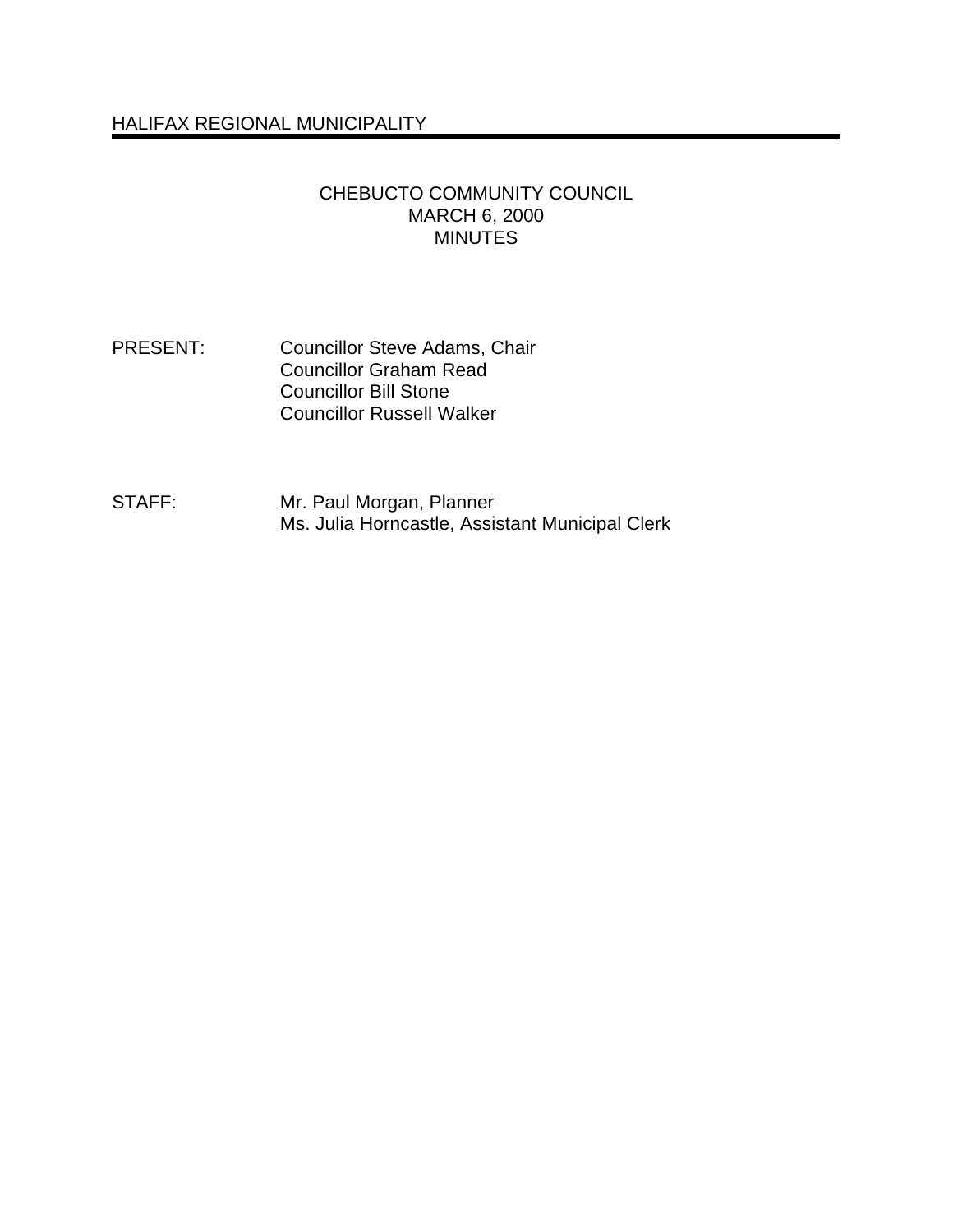# TABLE OF CONTENTS

| 1 <sub>1</sub> |                                                                                                                                                                                                                                                                                                                             |    |
|----------------|-----------------------------------------------------------------------------------------------------------------------------------------------------------------------------------------------------------------------------------------------------------------------------------------------------------------------------|----|
| 2.             | APPROVAL OF MINUTES - February 14, 2000  04                                                                                                                                                                                                                                                                                 |    |
| 3.             | APPROVAL OF THE ORDER OF BUSINESS AND APPROVAL                                                                                                                                                                                                                                                                              |    |
| 4.             | <b>BUSINESS ARISING OUT OF THE MINUTES</b><br><b>STATUS SHEET ITEMS</b><br>4.1<br>4.1.2 Request for two car garage with attic - District 17 04<br>4.1.3 Improvements to Kearney Lake Road  05<br>4.1.6 MPS Dispensation re Provincial and Federal Governments 05<br>4.1.7 Wheelchair Access After Normal Hours - 2750 Dutch |    |
| 5.             |                                                                                                                                                                                                                                                                                                                             |    |
| 6.             |                                                                                                                                                                                                                                                                                                                             |    |
| 7.             |                                                                                                                                                                                                                                                                                                                             |    |
| 8.             |                                                                                                                                                                                                                                                                                                                             |    |
| 9.             | CORRESPONDENCE, PETITIONS AND DELEGATIONS  05                                                                                                                                                                                                                                                                               |    |
| 10.            | <b>REPORTS</b><br>Application by Kimberly-Lloyd Developments Ltd. to enter into<br>10.1<br>a Stage II Development Agreement for Phases 1A and 2 of                                                                                                                                                                          |    |
| 11.            |                                                                                                                                                                                                                                                                                                                             |    |
| 12.            |                                                                                                                                                                                                                                                                                                                             | 08 |
| 13.            |                                                                                                                                                                                                                                                                                                                             |    |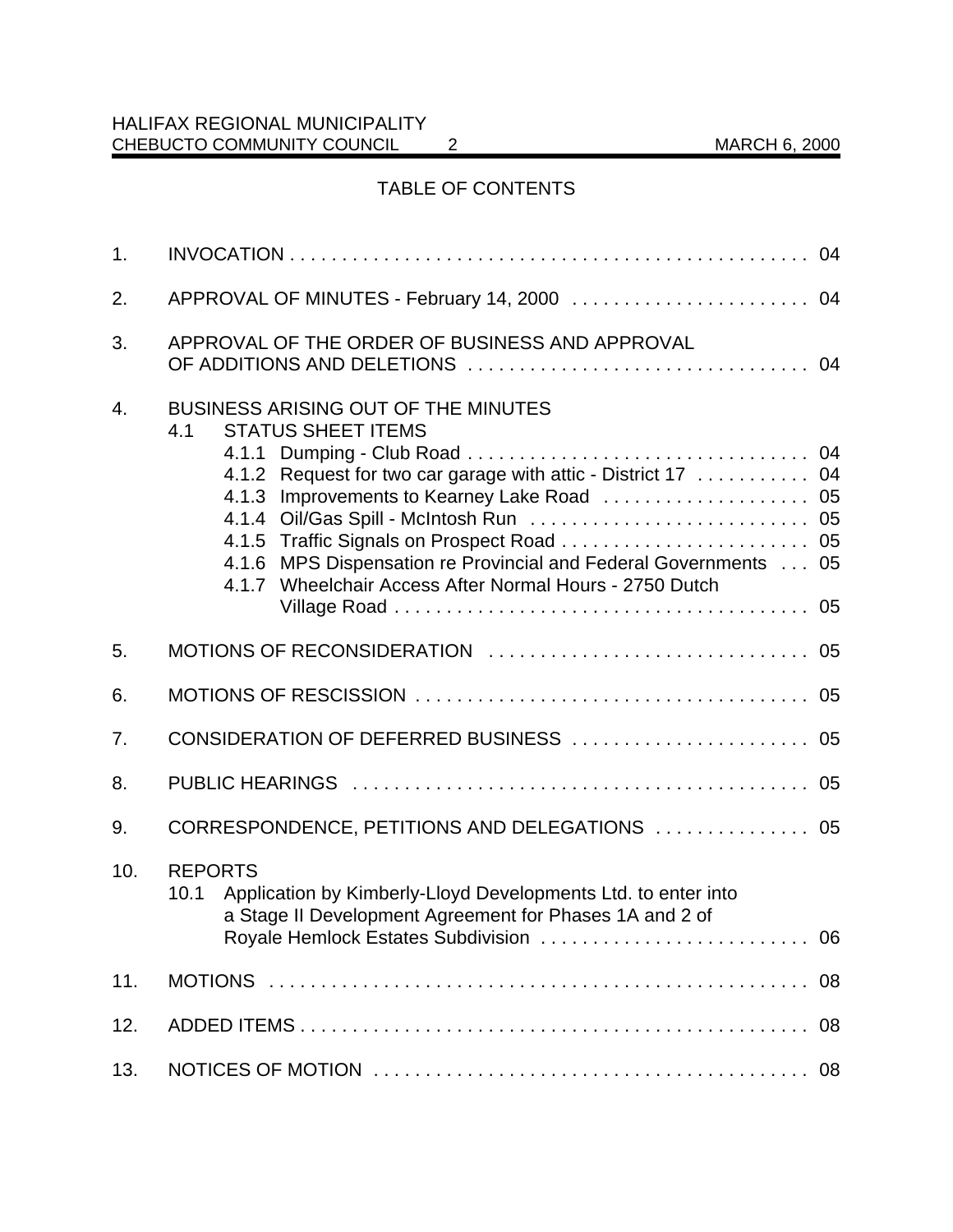| <b>HALIFAX REGIONAL MUNICIPALITY</b><br>CHEBUCTO COMMUNITY COUNCIL 3 |  | MARCH 6, 2000 |  |
|----------------------------------------------------------------------|--|---------------|--|
|                                                                      |  |               |  |
|                                                                      |  |               |  |
|                                                                      |  |               |  |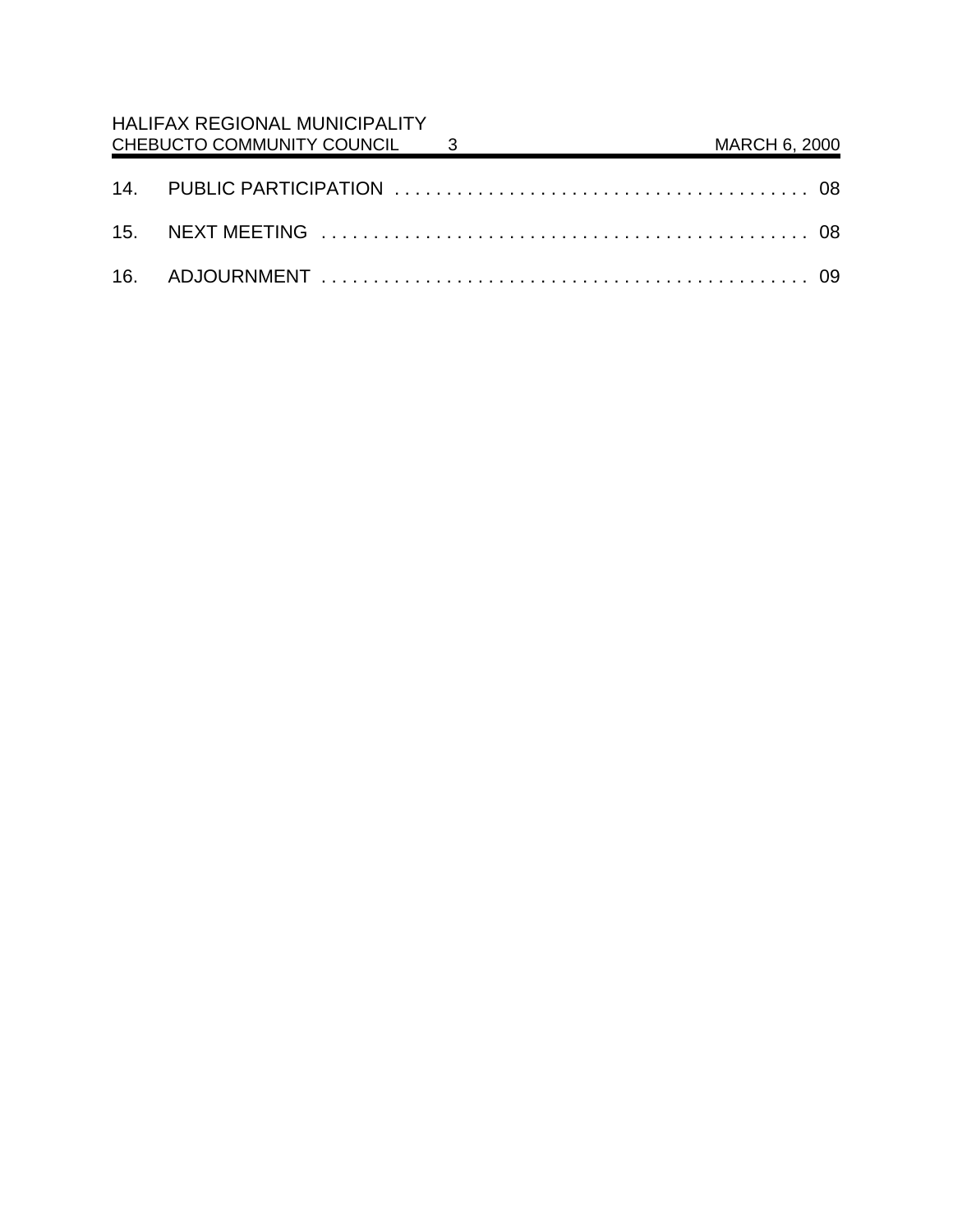# **1. INVOCATION**

The meeting was called to order at 7:00 p.m. with an invocation.

### **2. APPROVAL OF MINUTES**

**MOVED by Councillors Walker and Stone that the minutes of February 14, 2000 be approved, as circulated. MOTION PUT AND PASSED.**

## **3. APPROVAL OF THE ORDER OF BUSINESS AND APPROVAL OF ADDITIONS AND DELETIONS**

#### **Additions**

- 12.1 Case 00228: Proposed Wireless Communication Equipment: 105 Frederick Avenue, Halifax, N.S.
- 9.1 Presentations Mr. Scott Yetman (Friends of Hemlock Ravine) Ms. Mary Ann McGrath, MLA

#### Information Item

1. Improvements to Kearney Lake Road (status sheet item #4.1.3)

**MOVED by Councillors Stone and Walker that the Order of Business, as amended, be approved. MOTION PUT AND PASSED.**

#### **4. BUSINESS ARISING OUT OF THE MINUTES**

#### **4.1.1 Dumping - Club Road**

Information report received. Councillor Adams advised this is being dealt with at the staff level.

## **MOVED by Councillors Stone and Read that the report be tabled. MOTION PUT AND PASSED.**

### **4.1.2 Request for two-car garage with attic - District 17**

No report. Item carried over to the next meeting.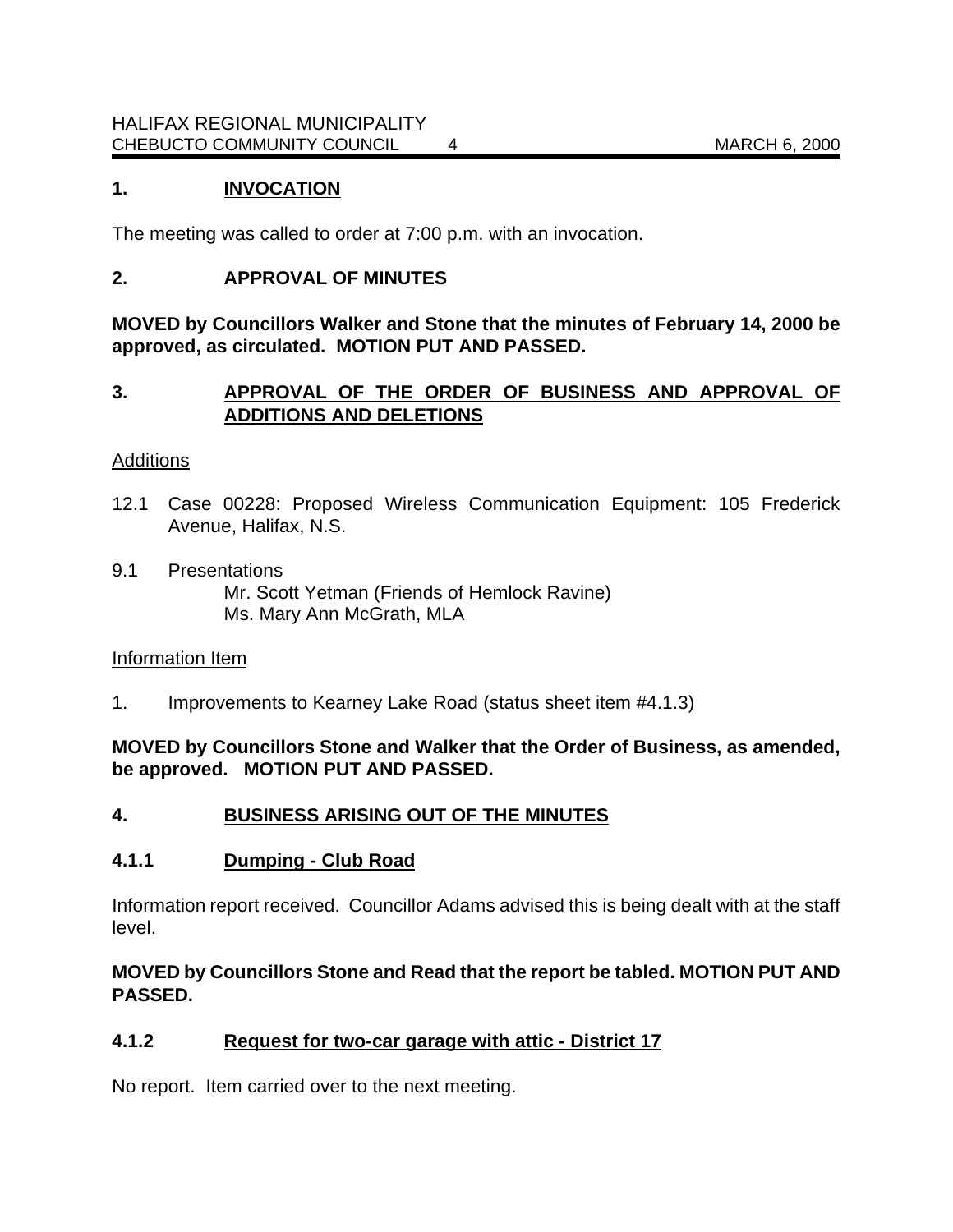# **4.1.3 Improvements to Kearney Lake Road**

Information report received. The report advised staff will pursue a solution through the Department of Transportation and Public Works. Councillor Stone requested this item remain on the status sheet until such time as information is received as to the solution.

# **4.1.4 Oil/Gas Spill - McIntosh Run**

No report received. Councillor Adams advised Mr. Sheppard will come forward with a report dealing with this item.

## **4.1.5 Traffic Signals on Prospect Road**

No report received. Councillor Adams advised there will be a report forthcoming on that at the next Community Council meeting.

## **4.1.6 MPS Dispensation re Provincial and Federal Governments**

Councillor Adams advised the request was to have a line in all Municipal Planning Strategies that suggest that Provincial and Federal laws supersede the Municipal Land Use By-laws and Planning Strategies.

Mr. Roger Wells, Planning Services, advised a report will be provided for the next meeting.

## **4.1.7 Wheelchair Access After Normal Business Hours - 2750 Dutch Village Road**

Councillor Adams advised an additional buzzer will be installed for after hours use.

| J. | ь | <b>MOTIONS OF RECONSIDERATION - NONE</b> |
|----|---|------------------------------------------|
|----|---|------------------------------------------|

- **6. MOTIONS OF RESCISSION NONE**
- **7. CONSIDERATION OF DEFERRED BUSINESS NONE**
- **8. PUBLIC HEARINGS NONE**
- **9. CORRESPONDENCE, PETITIONS AND DELEGATIONS**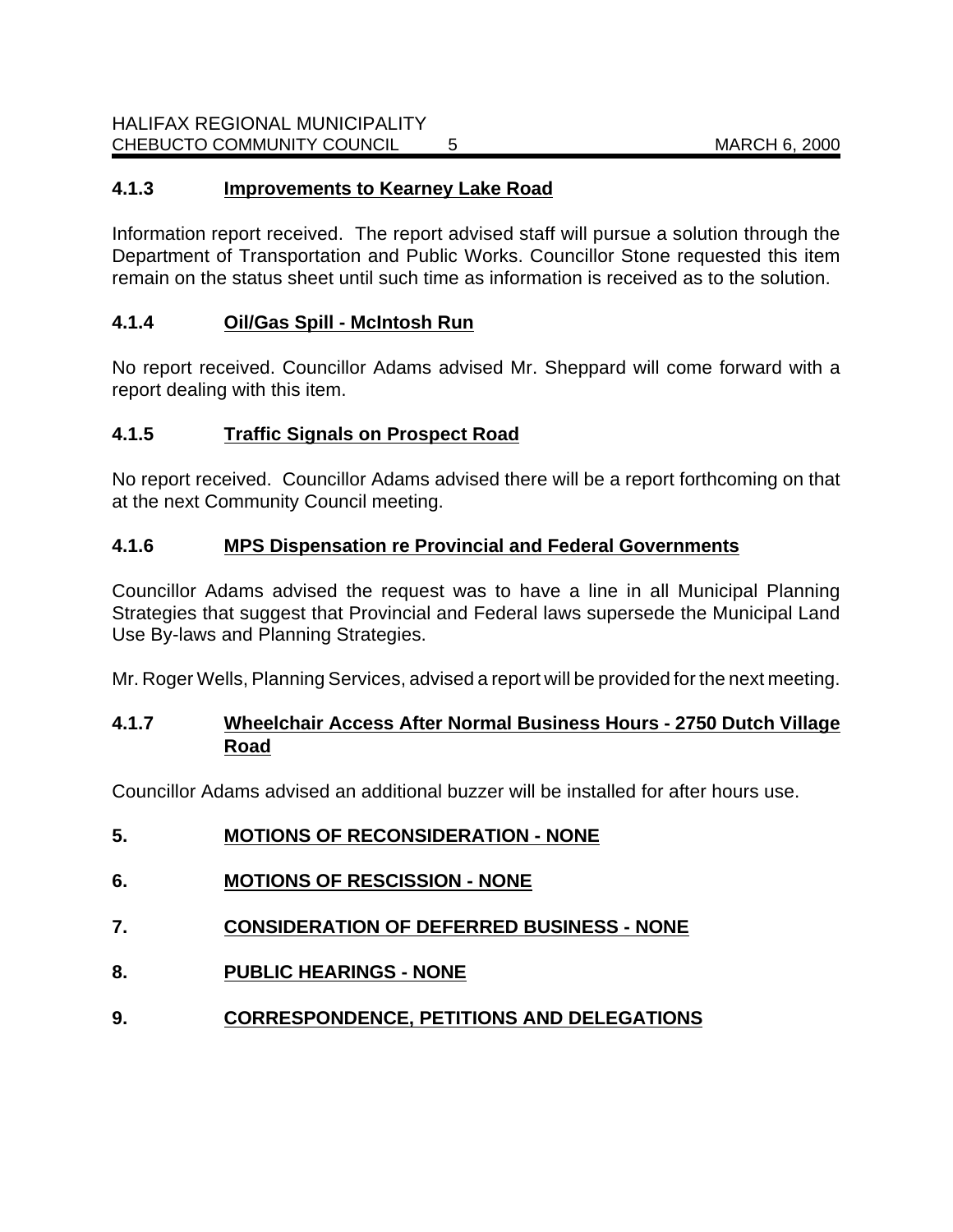# **9.1 DELEGATIONS**

# **9.1.1 Mr. Scott Yetman (Friends of Hemlock Ravine)**

Mr. Scott Yetman, Friends of Hemlock Ravine, reading from prepared text, made a presentation regarding the development of Royale Hemlock Ravine advising one of the concerns is the discharge and drainage of storm water into Hemlock Ravine. He expressed concern with blasting and the environmental impact of the development.

# **9.1.2 Ms. Mary Ann McGrath, MLA**

Ms. Mary Ann McGrath, MLA, circulated a copy of photos of the area and, reading from prepared text, addressed Community Council expressing concern with the development destroying the trees. She requested a comprehensive protection plan be put in place before further development next to the ravine is approved.

# **9.1.3 Mr. Barry Zwicker, Wallace MacDonald Lively**

Mr. Barry Zwicker, Wallace MacDonald Lively, advised the Friends of Hemlock Ravine and the Waters Advisory Committee had been consulted and issues such as ground water, storm water controls, storm water management and quality of water getting into Hemlock Ravine water were discussed. He advised the recommendations of the Watershed Advisory Committee have been incorporated into report and development agreement.

# **9.2 PETITIONS - NONE**

# **10. REPORTS**

# **10.1 Application by Kimberly-Lloyd Developments Ltd. to enter into a Stage II Development Agreement for Phases 1A and 2 of Royale Hemlock Estates Subdivision**

• A staff report prepared for Mr. Paul Dunphy, Director, Planning and Development, dated February 21, 2000, on the above noted, was before Community Council.

Mr. Paul Morgan, Planner, with the aid of overheads, presented the staff report advising Stage I was entered into after holding a public hearing. The detailed subdivision proposal comes forward in phases and Council has to determine whether or not the Stage II agreement conforms with Stage I. Mr. Morgan advised Community Council is being requested to approve Phase 1A and 2, noting 1A comprises a portion of what was intended to be Phase I under the Stage I agreement - the new P3 school lands. With the aid of an overhead he outlined the proposed development.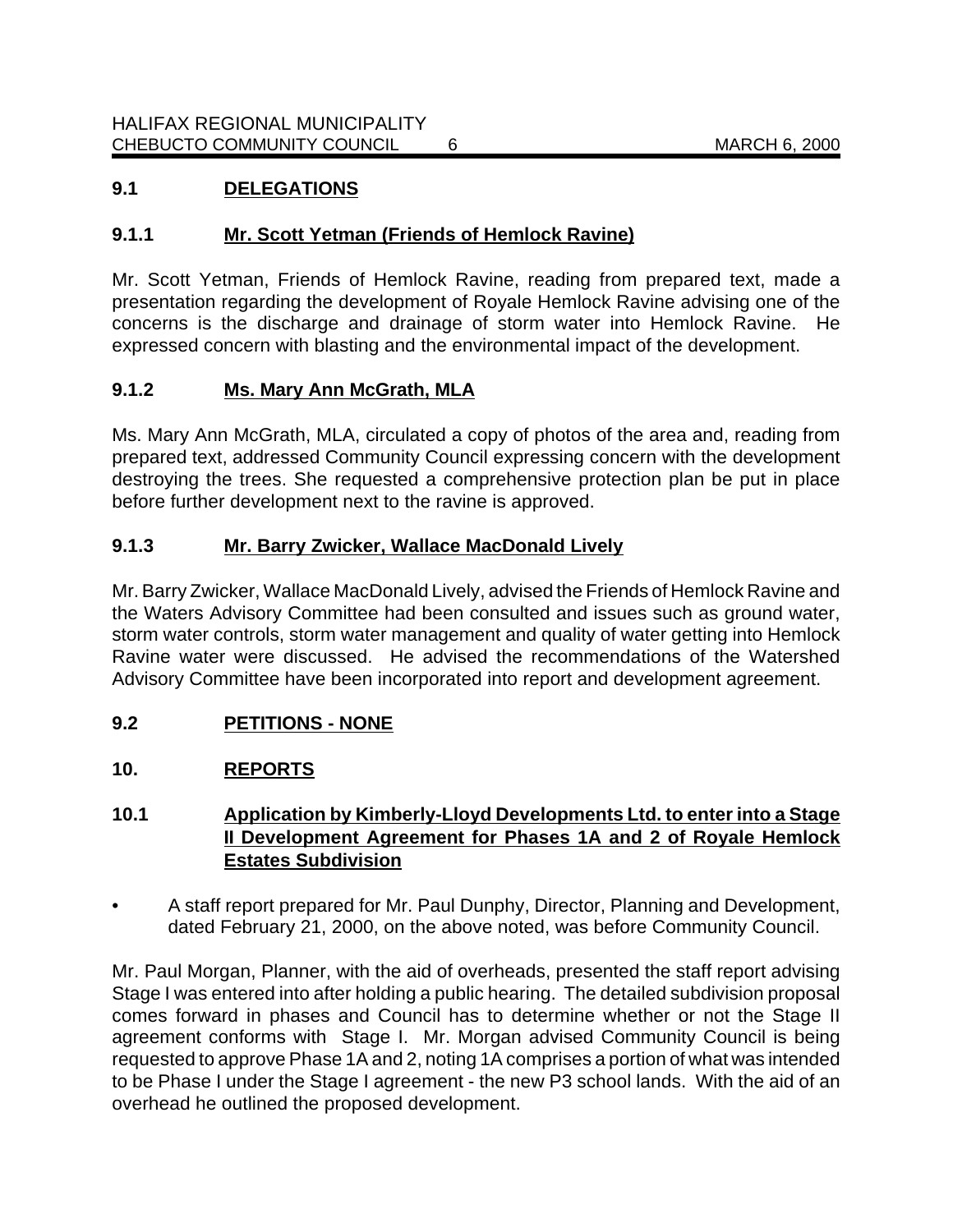In response to Councillor Walker regarding the school site, Mr. Morgan advised the land was left as a school reserve in the event a school would be needed in this development at some future date. On further question, Mr. Morgan advised the applicant is considering relocating Part 5 to the school reserve site.

In response to Councillor Walker, Mr. Morgan advised the buffer between the park and the development has not changed and the Stage 1 agreement would have to be amended for any changes to be made. On further question, Mr. Morgan advised the storm water runs towards the Bicentennial Highway with outfalls directing water towards Hemlock Ravine Park.

In response to Councillor Stone, Mr. Morgan advised that certain components of the Storm Water Management plan are approved through the Stage II agreement. Mr. Morgan advised the Storm Water Management Plan is approved through HRM Engineering Services and, at final subdivision stage, it has to be reviewed by the Department of the Environment and HRM Parks and Recreation staff.

In response to Councillor Stone, Mr. Morgan advised storm water runoff will be addressed at the time of the final plan of subdivision. On further question, Mr. Morgan confirmed that water runoff will be allowed to dilute itself by flowing over the land. He advised that once the water leave the storm sewer it will seep into the crevices of the rocks and travel below the surface.

In response to Councillor Walker, Mr. Morgan advised it is the intention of the parks and recreation staff to prepare a plan for the Hemlock Ravine Park in response to concerns expressed relative to this development and the Goshen development as well as the construction of the transmission main by the Regional Water Commission.

In response to Councillor Stone as to how blasting will be controlled, Mr. Morgan advised it will be controlled under the provisions of the Blasting By-law.

In response to Councillor Read, Mr. Morgan advised the outfalls are discharging onto the surface. On further question, Mr. Morgan advised the water from the lower end will be going into the Bedford Basin.

**MOVED by Councillors Stone and Walker that the Chebucto Community Council approve the Stage II development agreement to allow for Phases 1A and 2 of Royale Hemlock Estates, presented as Attachment IV to the staff report dated February 21, 2000 and Community Council recommend to Regional Council that municipal costsharing with the applicant for over sizing municipal streets and storm sewers be approved in an amount not exceeding \$710,818 plus accrued interest in accordance with the terms of Section 3.16 of this Agreement as per the staff report. MOTION**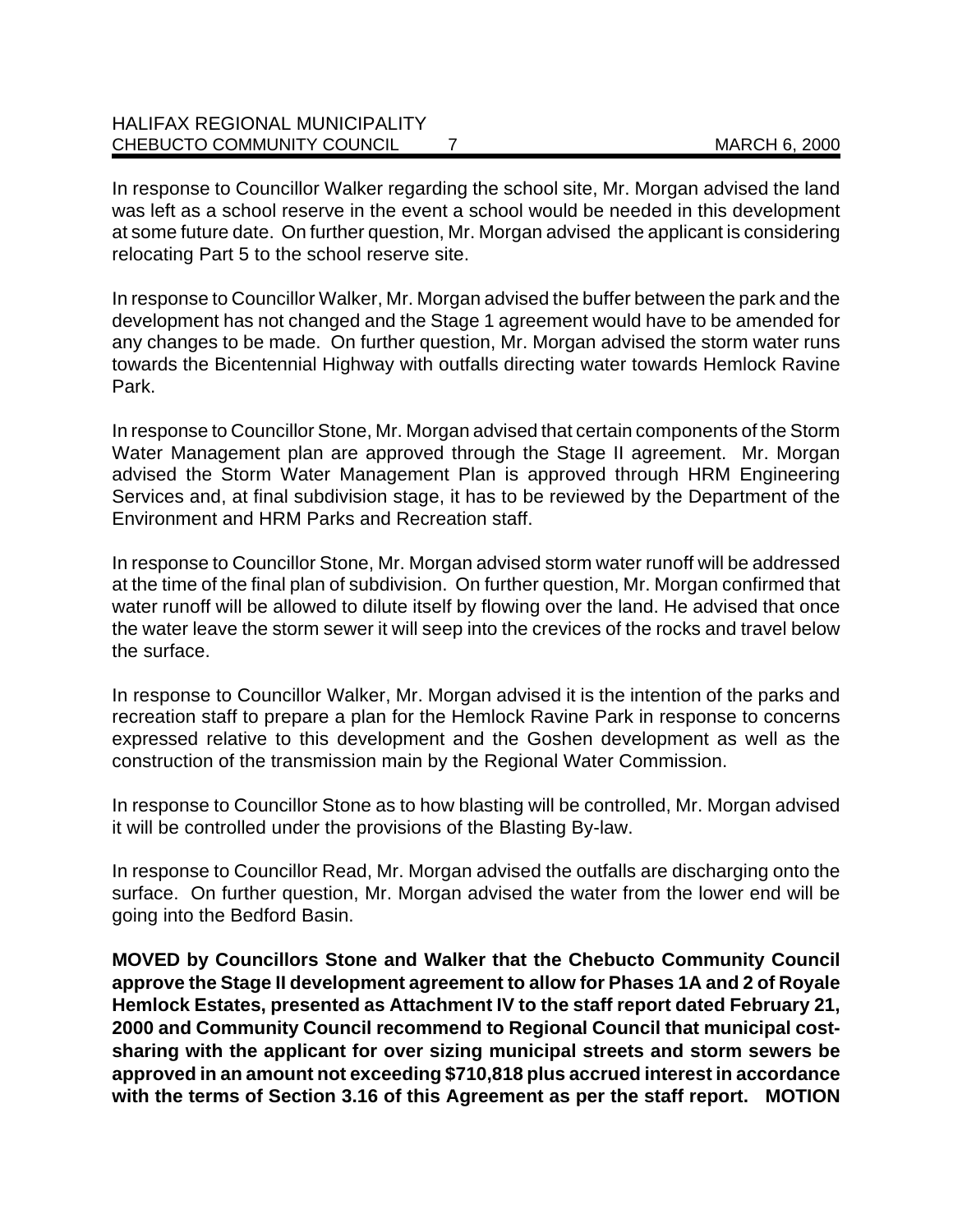### **PUT AND PASSED UNANIMOUSLY.**

- **11. MOTIONS NONE**
- **12. ADDED ITEMS**

### **12.1 Case 00228: Proposed Wireless Communications Equipment: 105 Frederick Avenue, Halifax, N.S.**

**•** A staff report prepared for Paul Dunphy, Director, Planning and Development Services, dated March 2, 2000, on the above noted, was before Community Council.

**MOVED by Councillors Walker and Stone that Chebucto Community Council support the proposal by Clearnet PCS Inc. to locate wireless communication equipment on a building at 105 Frederick Avenue, Halifax, N.S. MOTION PUT AND PASSED UNANIMOUSLY.**

## **13. NOTICES OF MOTION - NONE**

#### **14. PUBLIC PARTICIPATION**

Mr. Scott Yetman, 42 Johnston Avenue, Dartmouth, referenced the Royale Hemlock Estates development and expressed concern with environmental aspects and reiterated that the recommendations of the Watershed Advisory Board be incorporated in the agreement.

Mr. Alan Ruffman, 202 Fergusons Cove Road, expressed concern with tree cutting that may take place on the development. He advised the history of the climate for an area can be found in tree rings and this will be lost if the trees are removed. He suggested that before any tree cutting for future developments takes place, Dendrochronologists be contacted to take samples from the trees in order to build on the history.

Mr. Rick Gagne suggested the recommendations of the Watershed Advisory Board be taken into consideration. He suggested a geotechnical engineer and geologist be retained prior to any blasting taking place.

### **15. NEXT MEETING**

The next meeting is scheduled for Monday, April 3, 2000 at 7:00 p.m.